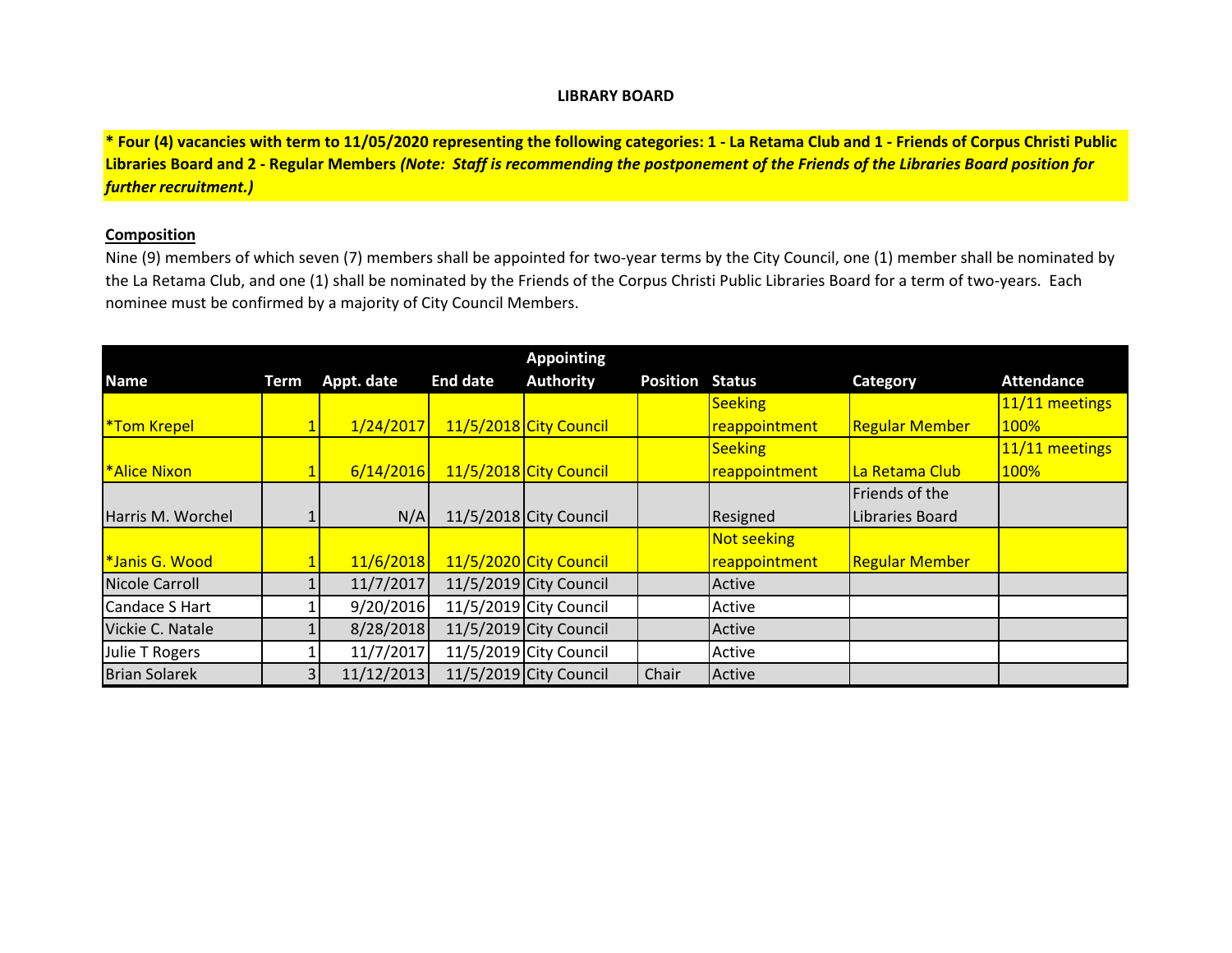## **LIBRARY BOARD**

# **Application List**

| <b>IName</b>           | <b>District</b> | <b>Category</b>       |
|------------------------|-----------------|-----------------------|
| <b>Sharron K Hines</b> | District 4      | Regular Member        |
| Ida A Hobbs            | District 5      | <b>Regular Member</b> |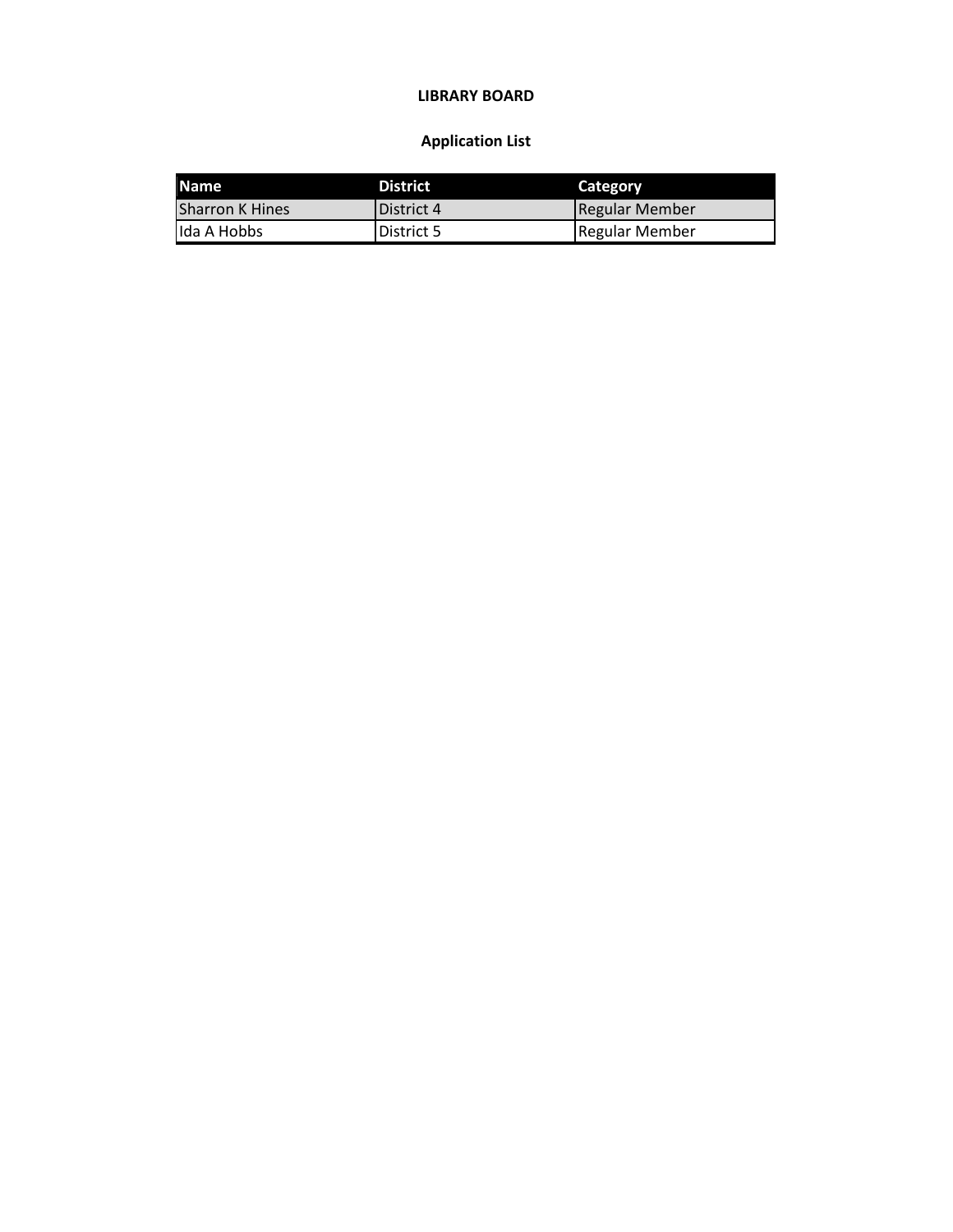J.

### Profile

| Ida<br>First Name                                           | Α<br>Middle Initial   | Hobbs<br>Last Name           |             |                      |
|-------------------------------------------------------------|-----------------------|------------------------------|-------------|----------------------|
| <u>itario kas</u> us<br>Email Address                       |                       |                              |             |                      |
| 15933 San Felipe Dr<br><b>Street Address</b>                |                       |                              |             |                      |
| Corpus Christi<br>City                                      |                       |                              | TX<br>State | 78418<br>Postal Code |
| What district do you live in? *                             |                       |                              |             |                      |
| $\nabla$ District 5                                         |                       |                              |             |                      |
| Current resident of the city?                               |                       |                              |             |                      |
| $C$ Yes $C$ No                                              |                       |                              |             |                      |
| 12<br>If yes, how many years?                               |                       |                              |             |                      |
| Home: (361) 867-1286<br>Primary Phone                       | Alternate Phone       | Mobile: (361) 658-0784       |             |                      |
| Corpus Christi Medical Center<br>Employer                   | Reviewer<br>Job Title | RN - Performance Improvement |             |                      |
| 7101 SPID<br>Work Address - Street Address and Suite Number |                       |                              |             |                      |
| Corpus Christi<br>Work Address - City                       |                       |                              |             |                      |
| <b>TX</b><br>Work Address - State                           |                       |                              |             |                      |
| 78412<br>Work Address - Zip Code                            |                       |                              |             |                      |
| ida.hobbs@hcahealthcare.com<br>Work E-mail address          |                       |                              |             |                      |

# **Preferred Mailing Address**

**D** Home/Primary Address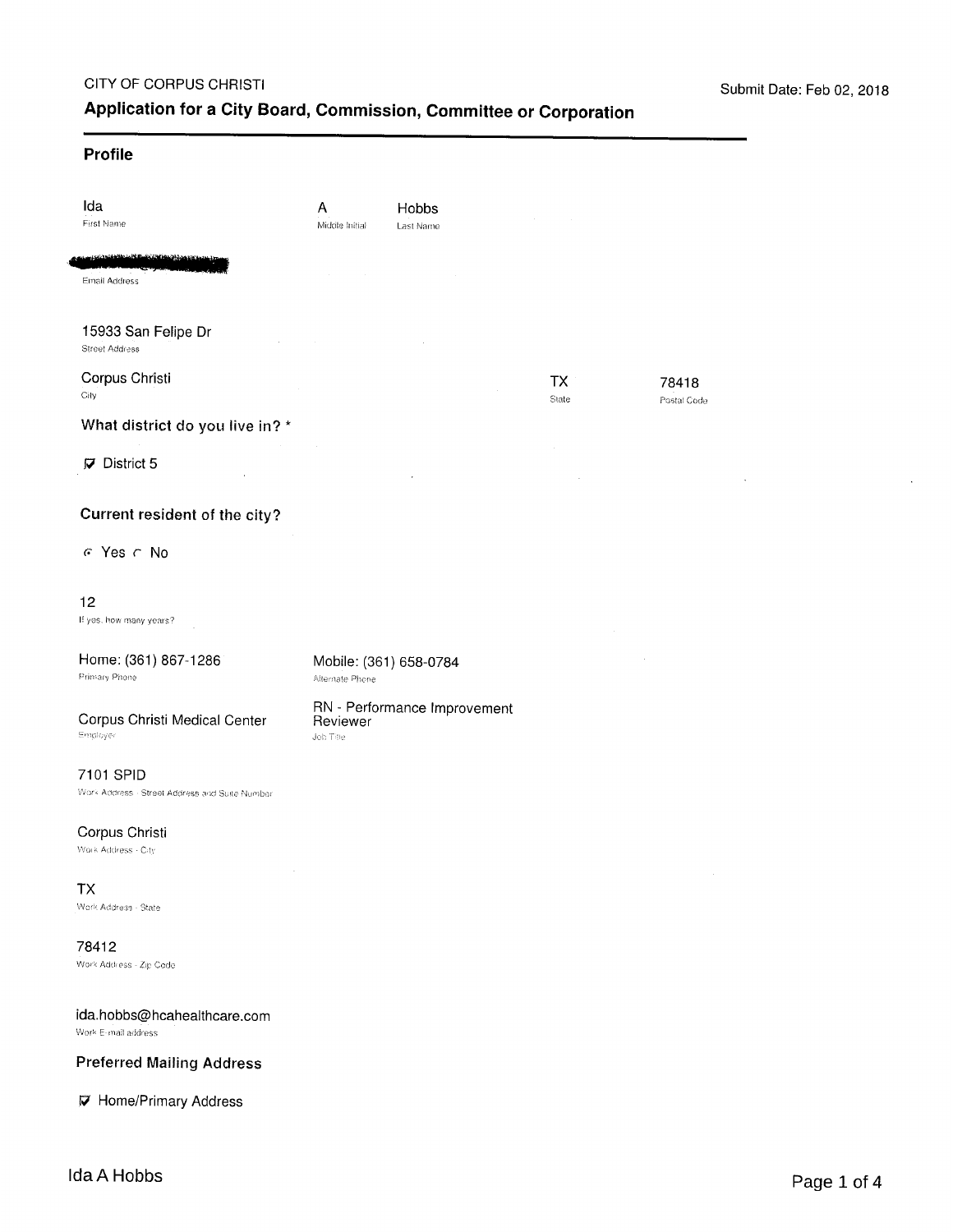### Which Boards would you like to apply for?

LIBRARY BOARD: Submitted PARK AND RECREATION ADVISORY COMMITTEE: Submitted

#### **Interests & Experiences**

Are you a registered voter?

G Yes C No

Do you currently serve on any other City board, commission or committee at this time? If so, please list:

Previously served on Leadership Committee for Senior Services - 2 yrs as Chair. Termed out

Education, Professional and/or Community Activity (Present)

RN/BSN Volunteer in Dental Clinic of Timmon's Ministries Member Padre Island Baptist Church CASA

Why are you interested in serving on a City board, commission or committee?

Enjoyed my previous service on LCSS. Helps to be more in touch with city government

#### **Demographics**

Gender

 $\nabla$  Female

# Code of Ethics - Rules of Conduct/Conflicts of Interest

Do you represent any person or organization in any claim or lawsuit or proceeding involving the City?

 $C$  Yes  $G$  No

Do you, your spouse, your business or your spouse's business have a City contract?

 $C$  Yes  $C$  No

Does your employer or your spouse's employer have a City contract?

r Yes r No

Are you involved with any activities or employment that would conflict with the official duties on the City boards for which you are applying?

 $C$  Yes  $G$  No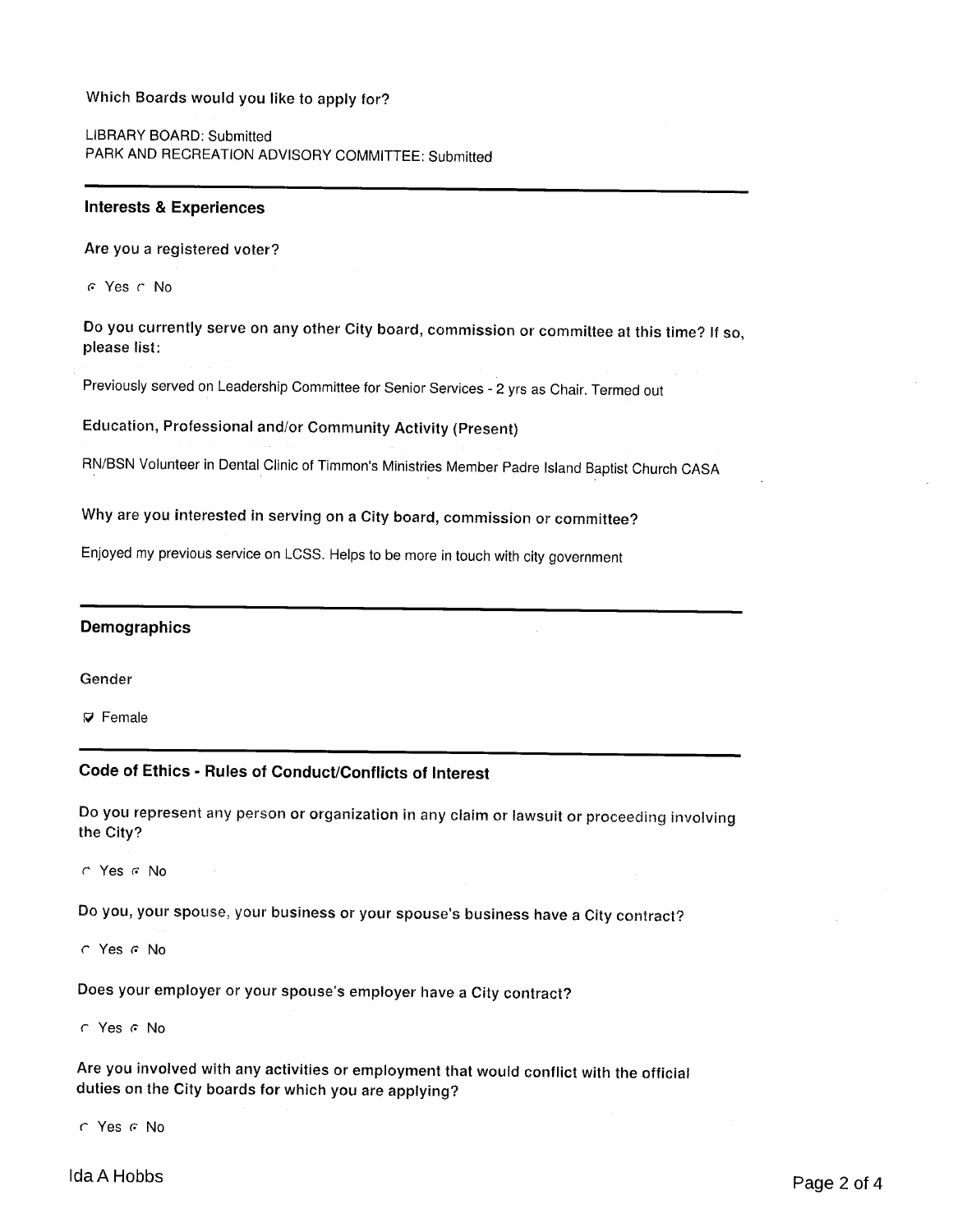Are you, your spouse, your business or your spouse's business involved in any pending bid, proposal or negotiation in connection with a contract with the City?

C Yes C No

Do you or your spouse have a pending claim, lawsuit or proceeding against the City?

C Yes C No

If you answer "Yes" to any of the questions above, please explain or ask to speak with the City's Legal Department.

 $n/a$ 

 $\bar{a}$ 

Board-specific questions (if applicable)

 $\sim 10^7$ 

Question applies to LIBRARY BOARD

The Library Board must include representatives from certain categories. Do you qualify for any of the following categories? \*

 $\mathbb{Z}^2$ 

 $\sim$ 

 $\nabla$  None of the above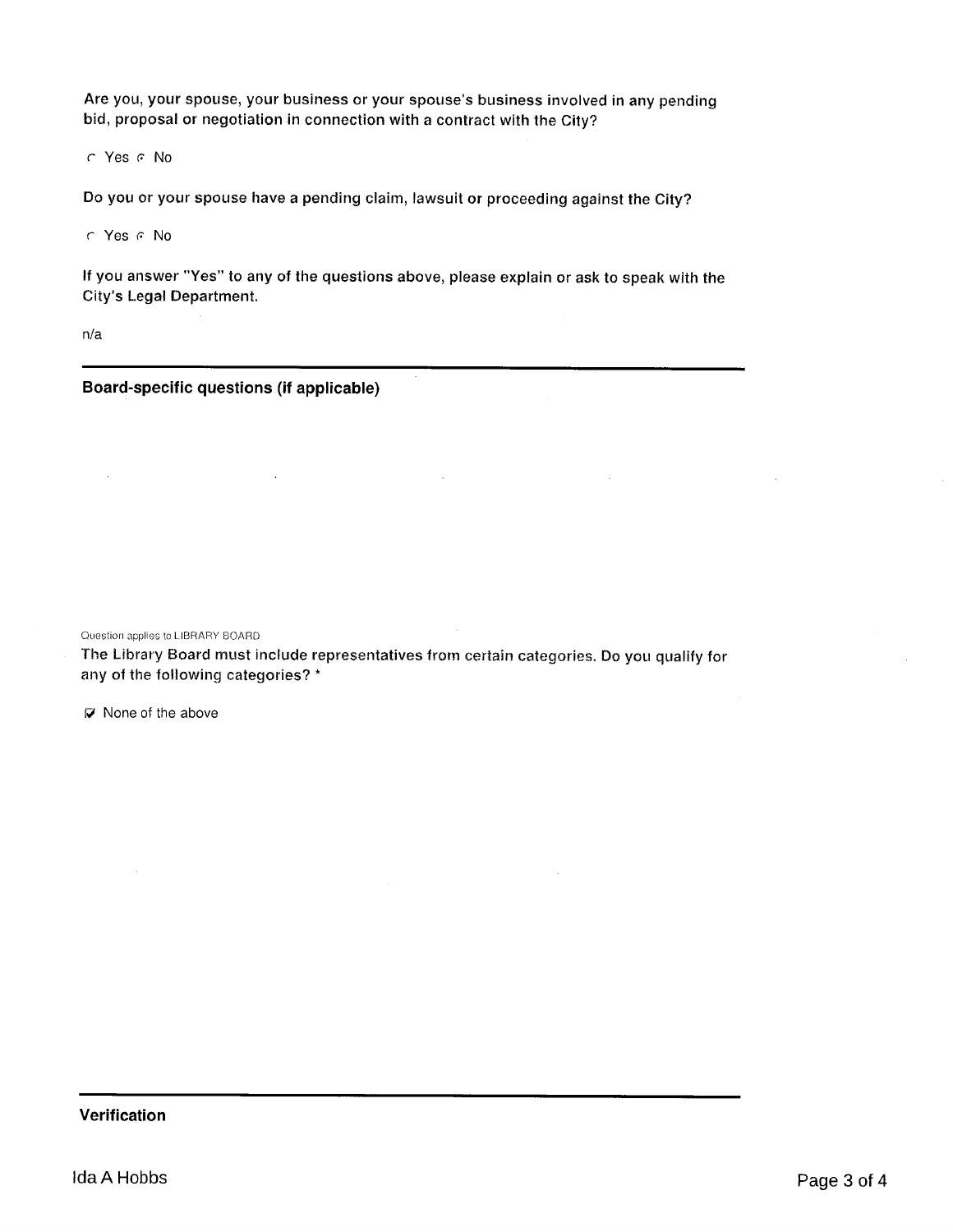#### **City Code Requirement - Residency**

As a board, commission, or committee member, you will be asked to adhere to City Code of Ordinances, Section 2-65, which states that all members of City boards and commissions, including ad hoc committees, appointed by the City, must be residents of the city. A move outside the city limits of the city by any member shall constitute automatic resignation from the particular board or commission on which such member served.

 $\nabla$  I Agree

**City Code Requirement - Attendance** 

As a board, commission, or committee member, you will be asked to adhere to City Code of Ordinances, Section 2-61, which provides that absences from more than 25% of regularly scheduled meetings during a term year on the part of any board, commission, or committee member shall result in an automatic termination. An absence shall be deemed unexcused unless excused by the board, commission or committee for good cause no later than its next meeting after the absence.

**Contract** 

 $\nabla$  | Agree

#### **Consent for Release of Information**

I understand that if any member of the public makes a request for information included in this application or in any attachment (e.g. resume) it must be disclosed under the Public Information Act. I also understand that it may not be legally possible to maintain the confidentiality of such information, and I hereby release the City of Corpus Christi, and its agents, employees and officers, from any and all liability whatsoever if the information must be released pursuant to the Public Information Act.

#### $\nabla$  | Agree

Oath

I swear that all of the statements included in my application and attached documents, if any, are true and correct.

 $\mathcal{L}$ 

 $\nabla$  | Agree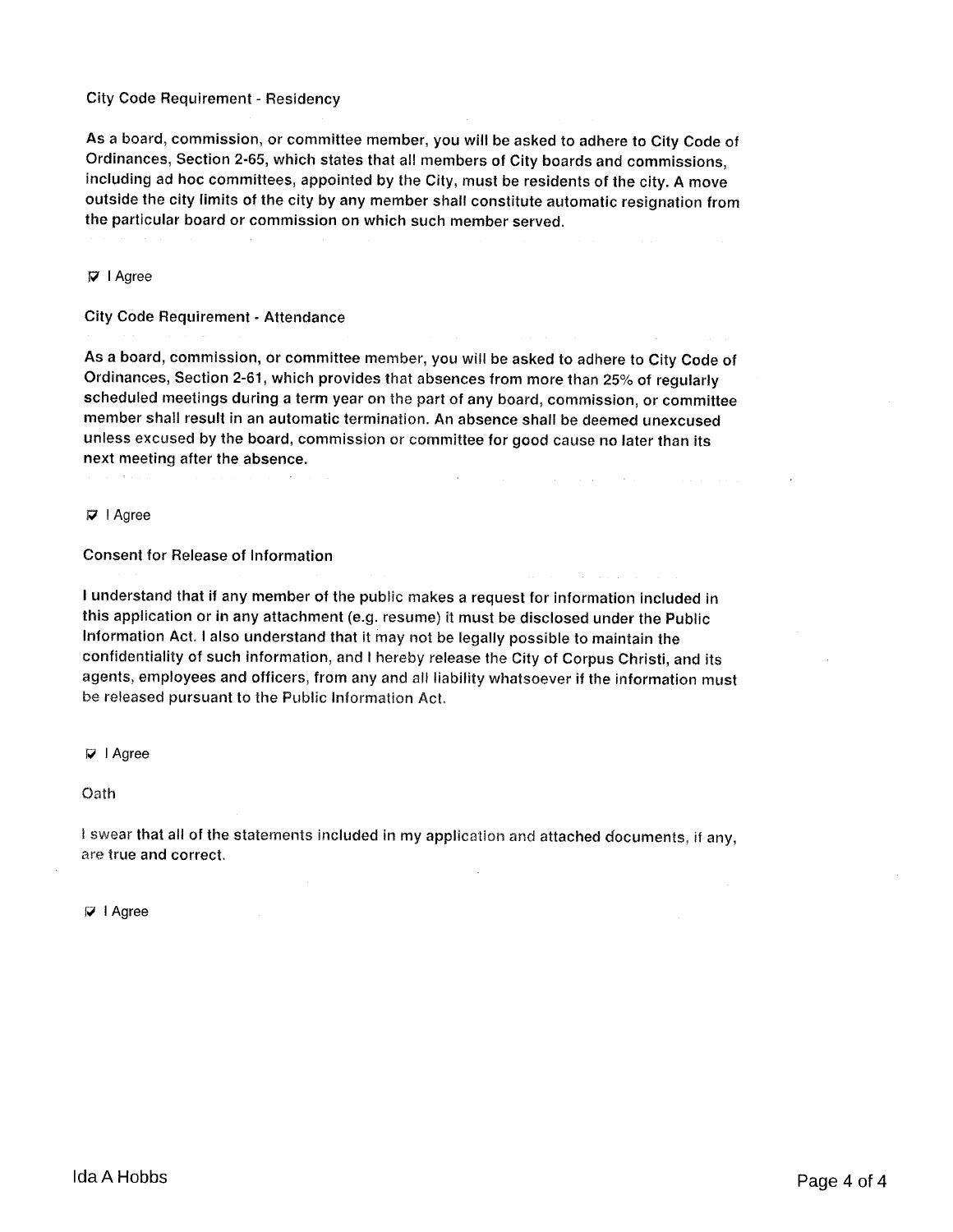$\ddot{\phantom{a}}$ 

# Profile

| Sharron<br>First Name                                               | Κ<br>Middle Initial                     | Hines<br>Last Name |             |                      |
|---------------------------------------------------------------------|-----------------------------------------|--------------------|-------------|----------------------|
| <b>IN AN INCOME OF A REAL PROPERTY AND INCOME.</b><br>Email Address |                                         |                    |             |                      |
| 3402 Ocean Dr. Unit 12<br><b>Street Address</b>                     |                                         |                    |             |                      |
| Corpus Christi<br>City                                              |                                         |                    | TX<br>State | 78411<br>Postal Code |
| What district do you live in? *                                     |                                         |                    |             |                      |
| $\nabla$ District 4                                                 |                                         |                    |             |                      |
| Current resident of the city?                                       |                                         |                    |             |                      |
| G Yes C No                                                          |                                         |                    |             |                      |
| less than a year<br>If yes, how many years?                         |                                         |                    |             |                      |
| Home: (361) 687-7696<br>Primary Phone                               | Home: (361) 687-7696<br>Alternate Phone |                    |             |                      |
| Retired<br>Employer                                                 | Engineering Technican<br>Job Title      |                    |             |                      |
| retired<br>Work Address - Street Address and Suite Number           |                                         |                    |             |                      |
| retired<br>Work E-mail address                                      |                                         | $\cdot$            |             |                      |
| <b>Preferred Mailing Address</b>                                    |                                         |                    |             |                      |
| <b>7</b> Home/Primary Address                                       |                                         |                    |             |                      |
| Which Boards would you like to apply for?                           |                                         |                    |             |                      |
| LIBRARY BOARD: Submitted                                            |                                         |                    |             |                      |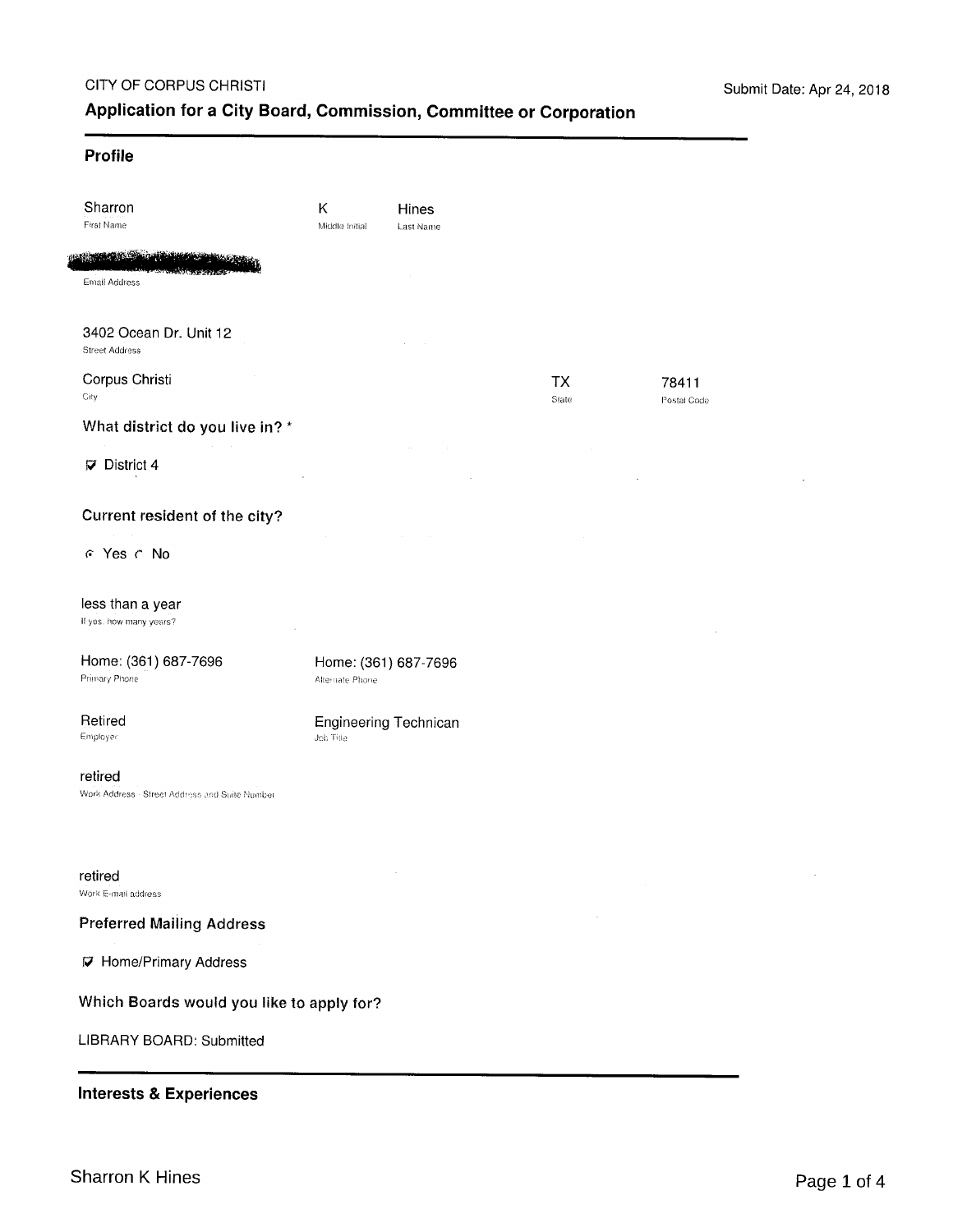### Are you a registered voter?

G Yes C No

# Education, Professional and/or Community Activity (Present)

Some College, Military Training

#### Why are you interested in serving on a City board, commission or committee?

To give back which I have been given so much.

### **Demographics**

Gender

 $\nabla$  Female

# Code of Ethics - Rules of Conduct/Conflicts of Interest

Do you represent any person or organization in any claim or lawsuit or proceeding involving the City?

 $\cap$  Yes  $\cap$  No

Do you, your spouse, your business or your spouse's business have a City contract?

 $\subset$  Yes  $\subset$  No

Does your employer or your spouse's employer have a City contract?

 $\cap$  Yes  $\cap$  No

Are you involved with any activities or employment that would conflict with the official duties on the City boards for which you are applying?

 $\cap$  Yes  $\cap$  No

Are you, your spouse, your business or your spouse's business involved in any pending bid, proposal or negotiation in connection with a contract with the City?

 $\cap$  Yes  $\cap$  No

Do you or your spouse have a pending claim, lawsuit or proceeding against the City?

C Yes G No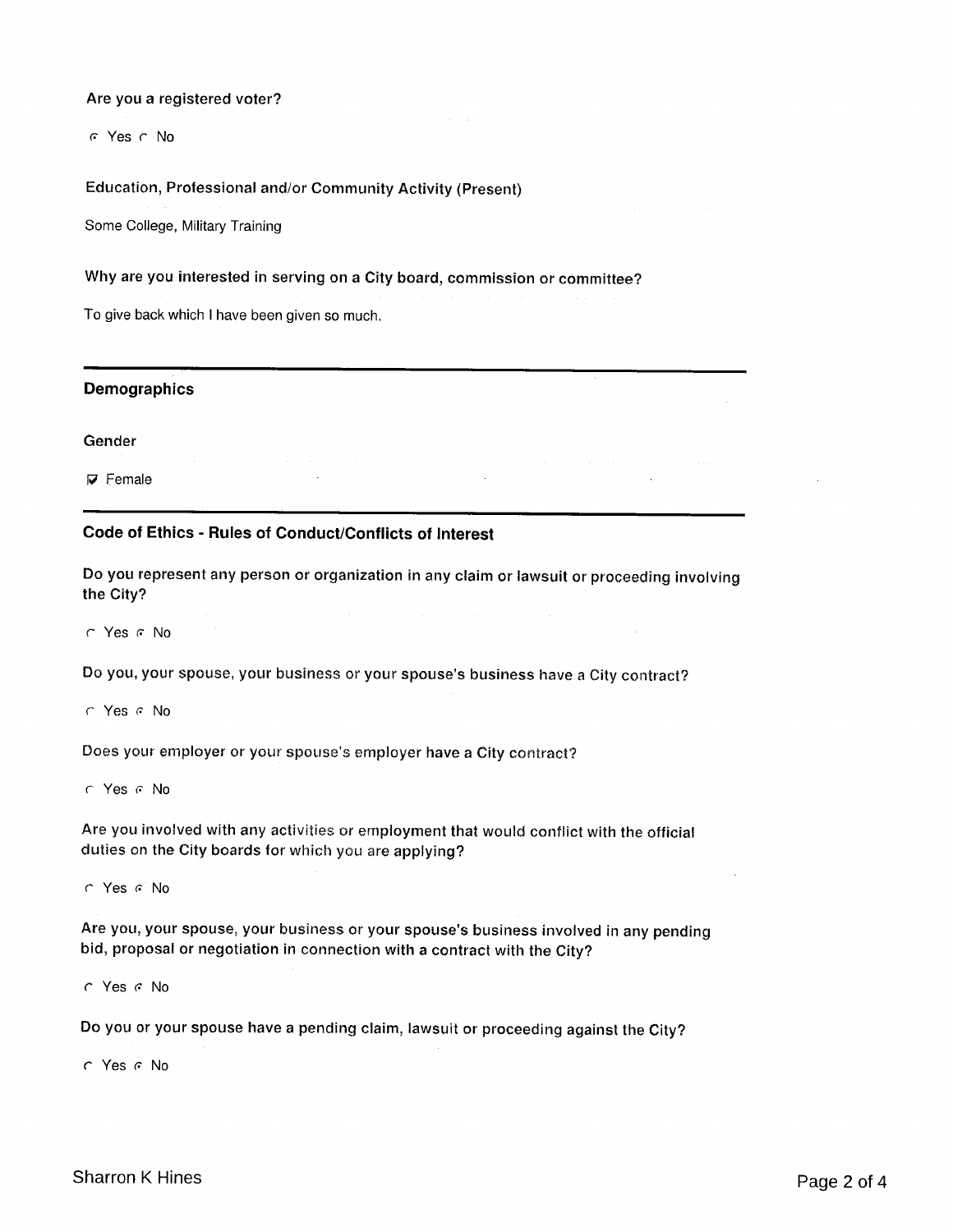If you answer "Yes" to any of the questions above, please explain or ask to speak with the City's Legal Department.

 $n/a$ 

## Board-specific questions (if applicable)

Question applies to LIBRARY BOARD

The Library Board must include representatives from certain categories. Do you qualify for any of the following categories? \*

 $\nabla$  None of the above

Verification

 $\mathcal{A}^{\mathcal{A}}$ 

 $\sim 10^{-1}$